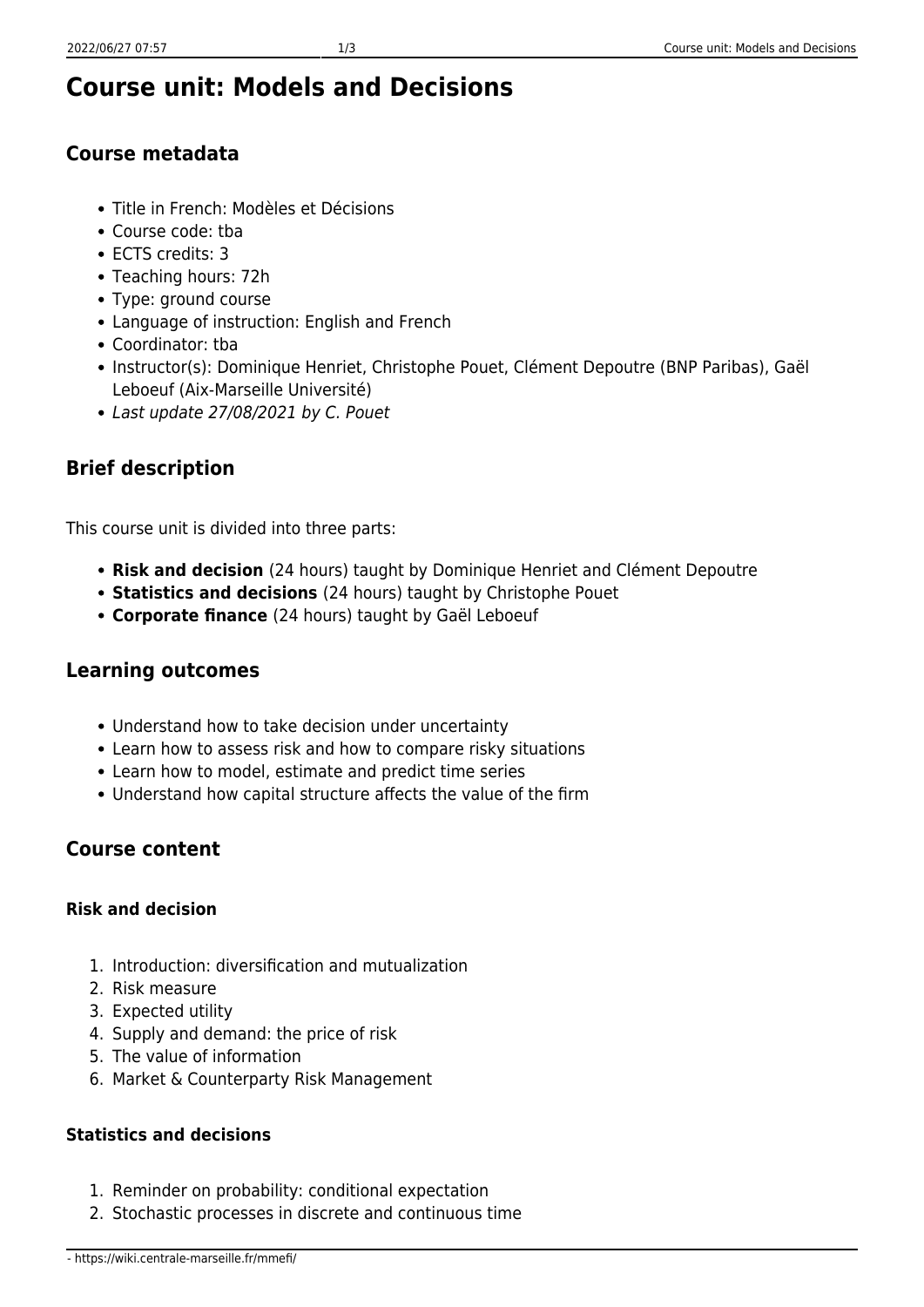- 3. ARMA process: definition, existence, characteristics (autocovariance, partial autocovariance)
- 4. Estimation of ARMA processes: identification, parameters estimation and validation
- 5. Extensions: SARIMA, ARCH and GARCH processes

#### **Corporate finance**

- 1. The Corporation
- 2. Introduction to Financial Statements Analysis
- 3. Financial Decision Making and the Law of One Price
- 4. The Time Value of Money
- 5. Investment Decision Rules
- 6. Fundamentals of Capital Budgeting
- 7. Capital Markets and The Pricing of Risk
- 8. Optimal Portfolio Choice and the Capital Asset Pricing Model
- 9. Estimatong the Cost of Capital
- 10. Capital Structure in a Perfect Market
- 11. Mergers and Acquisitiions

#### **Bibliography**

Check the availability of the books below at [Centrale Marseille library.](https://documentation.centrale-marseille.fr/)

- 1. Risk and decision
	- [course ebook](http://dhenriet.perso.centrale-marseille.fr/risk/)
	- Gollier, C., Schlesinger, H. and Eeckhoudt, L. (2005). Economic and Financial Decisions Under Risk. Princeton University Press
- 2. Statistics and decisions
	- course handout
	- Brockwell, P.J. and Davis, R.A. (1991). Time Series: Theory and Methods. Second Edition. New York: Springer Verlag.
	- Box, J.E.P. and Jenkins, G.M. (1970). Time Series Analysis; Forecasting and Control. San Francisco: Holden Day.
- 3. Corporate finance
	- Berk, J. and DeMarzo, P. (2019) Corporate finance. Prentice Hall; 5th edition.
	- [Aswath Damodaran at NYU:](http://pages.stern.nyu.edu/~adamodar) Course and video materials, formulas, spreadsheets, estimated risk premium, Cost of capital by sector and more.
	- [The Vernimmen handbook homepage:](http://www.vernimmen.net/) Course and video materials, formulas, spreadsheets, corrected exercises and case studies, newsletter, financial data on 7,000 listed companies and more.
	- [AMF.](http://www.amf-france.org/Recherche-avancee?formId=BDIF) Annual reports and legal informations on French listed companies.
	- [Yahoo! Finance.](https://fr.finance.yahoo.com/) Financial data on listed companies.

From: <https://wiki.centrale-marseille.fr/mmefi/> -

Permanent link: **<https://wiki.centrale-marseille.fr/mmefi/en:ddefimode>**

Last update: **2021/09/07 13:15**